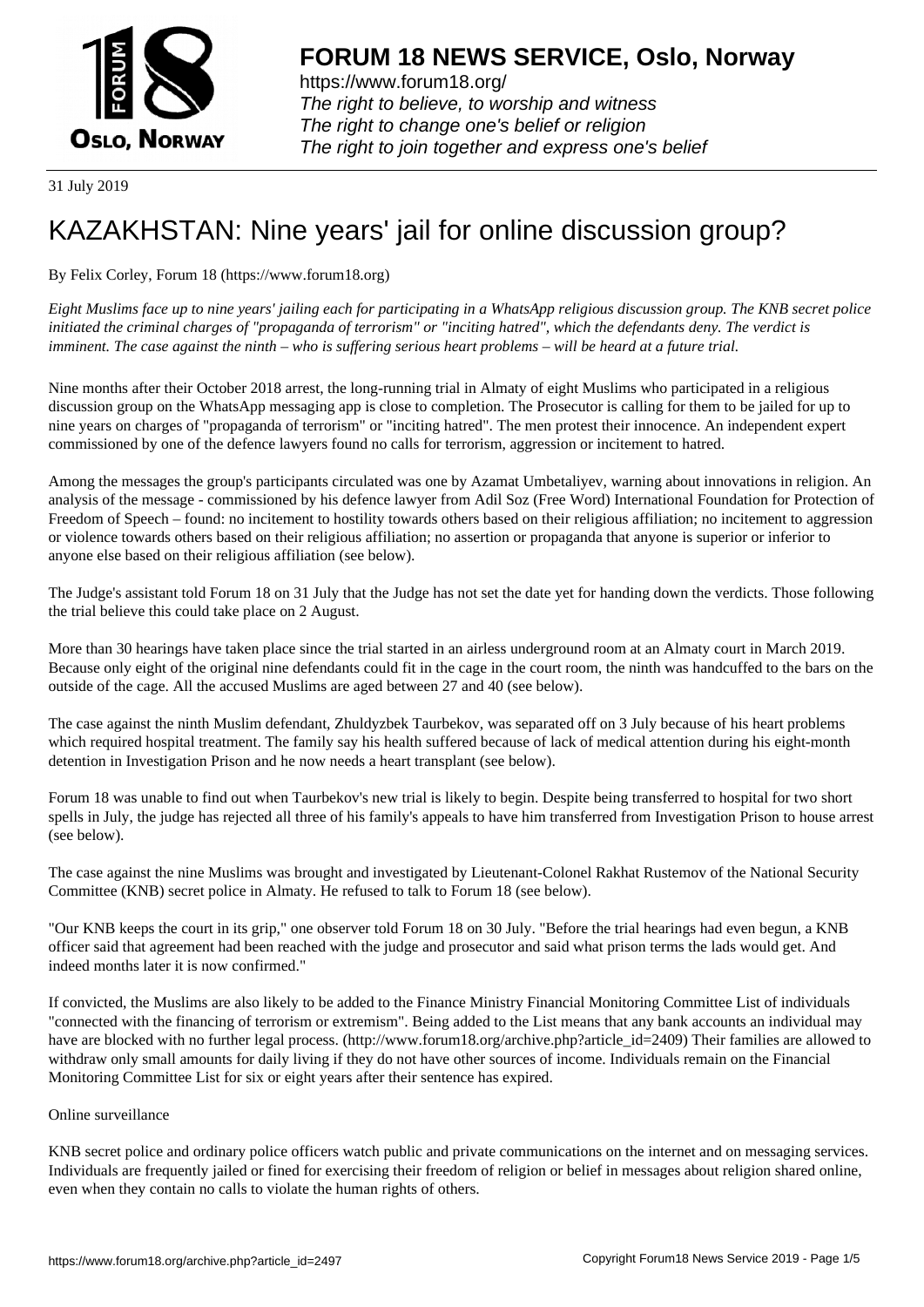jailed 41-year-old Muslim Dilmurat Makhamatov for eight years. Kazakh police claimed he conducted "illegal preaching among Kazakhstanis via the internet" while in Saudi Arabia. Once he was back in Kazakhstan they revealed charges of "inciting religious hatred" and "propaganda of terrorism". (http://www.forum18.org/archive.php?article\_id=2468) His friends reject the accusations. Shymkent City Court rejected his appeal on 26 June.

Makhamatov was added to the Financial Monitoring Committee List of individuals "connected with the financing of terrorism or extremism", thus blocking any bank accounts he may have, on 29 July.

At least 17 individuals are known to have been prosecuted under the Administrative Code in the first six months of 2019 (http://www.forum18.org/archive.php?article\_id=2494) for posting religious materials online. Of these, 16 were convicted and fined.

Secret police arrest nine Muslims

The National Security Committee (KNB) secret police discovered a Muslim discussion group on the WhatsApp messaging app. The KNB claim they were alerted to the group on 18 October 2018 by an individual identified only as "B.K.Sh."

The KNB secret police Investigator, Lieutenant-Colonel Rakhat Rustemov, commissioned "expert analyses" of texts circulated in the discussion group. On 29 August 2018, he commissioned the "expert analysis" of the only text circulated by the youngest defendant, Azamat Umbetaliyev. This analysis was completed on 24 September 2018, according to case materials seen by Forum 18.

On 27 October 2018 the KNB secret police arrested nine participants in the group in various parts of Kazakhstan. They were all taken to the KNB's Investigation Prison in the southern city of Almaty. Some of the men already knew each other, but others had never met and had only ever communicated via the group.

On 29 October 2018, Almaty's Specialised Inter-District Investigative Court ordered the men held in pre-trial detention, according to case documents seen by Forum 18.

Those arrested were:

- 1) Nazim Alimzhanovich Abdrakhmanov (born 10 March 1988)
- 2) Samat Asylkhanovich Adilov (born 28 August 1986)
- 3) Ernar Samatovich Samatov (born 19 March 1980)
- 4) Zhasulan Meiramovich Iskakov (born 22 October 1984)
- 5) Beket Tastanbekovich Mynbasov (born 10 January 1983)
- 6) Bolatbek Dyusenbekovich Nurgaliyev (born 12 December 1978)
- 7) Esim Kadirzhumanovich Suleimenov (born 1 February 1983)
- 8) Zhuldyzbek Abikenovich Taurbekov (born 20 September 1978)
- 9) Azamat Gaidarovich Umbetaliyev (born 10 January 1992)

On 29 May 2019, once the trial was already underway, the nine men were transferred from the KNB's Investigation Prison in Almaty to the police's Investigation Prison LA-155/18 in the city's Turksib District. The nine Muslims are still being held there.

The men's current prison address:

050054, g. Almaty

- Turksibsky raion
- Ul. Krasnogorskaya d. 73

Uchr. LA-155/18

Terrorism, incitement accusations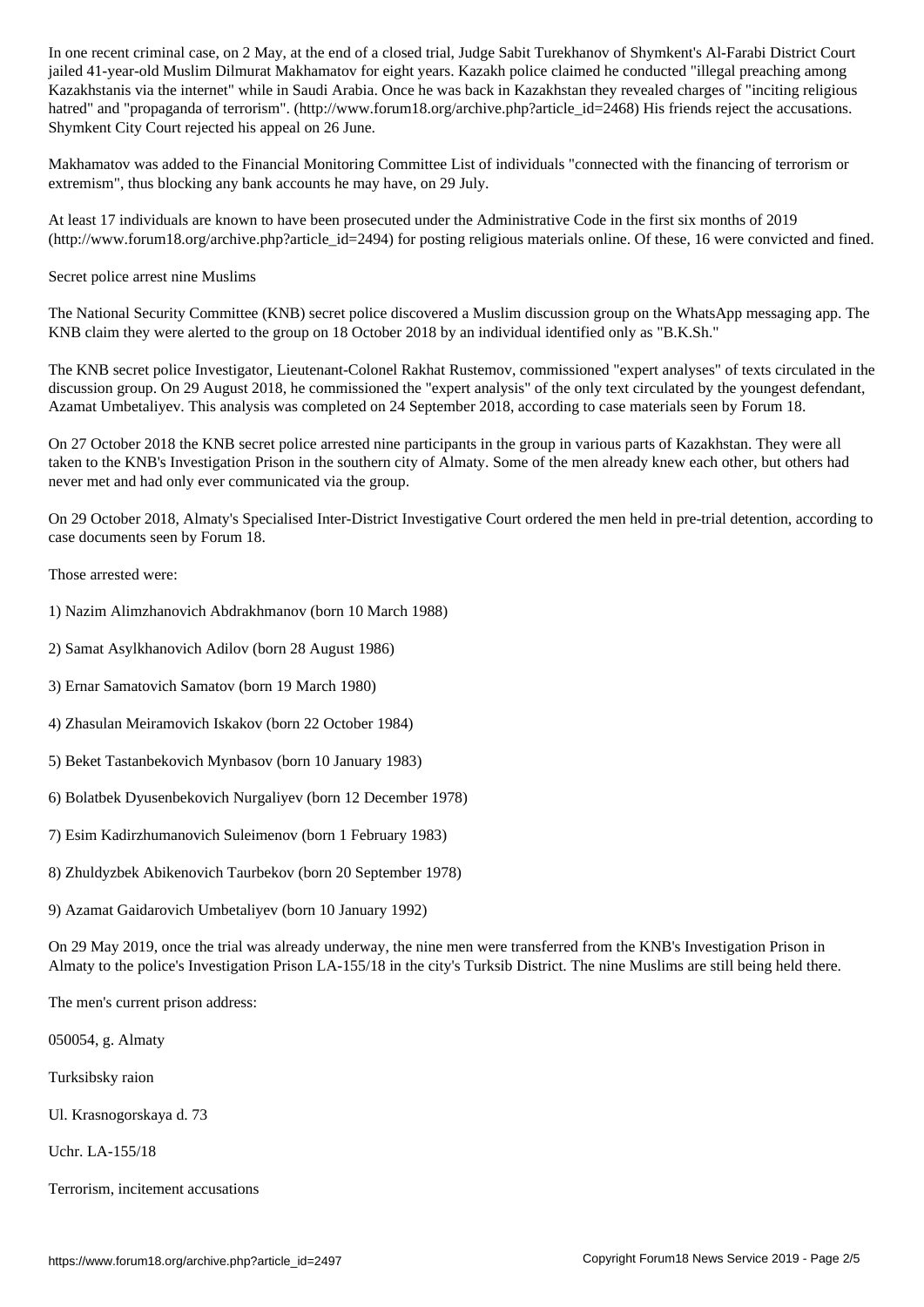(http://www.forumlarticle.com/incited\_id=2409)  $\sim$  racial, national, national, national, or religious discordinate to the social, national, or religious discordinate to the social, insult to the social discordinate to th national honour and dignity or religious feelings of citizens, as well as propaganda of exclusivity, superiority or inferiority of citizens on grounds of their religion, class, national, generic or racial identity, committed publicly or with the use of mass media or information and communication networks, as well as by production or distribution of literature or other information media, promoting social, national, clan, racial, or religious discord". Punishment under Part 2, when such actions are carried out by a group of people, is a jail term of between five and ten years.

The KNB later began investigating several of the defendants also under Criminal Code Article 256. This punishes (http://www.forum18.org/archive.php?article\_id=2409) "Propaganda of terrorism or public calls to commit terrorism", which includes the production, storage for distribution or distribution of [unspecified in the Article] specified materials, carries a punishment of five to nine years' imprisonment plus confiscation of property. If committed by an individual using a state or non-state official position, or with the use of the mass media or other communication networks, or with foreign support, or in a group, the punishment is seven to 12 years' imprisonment with confiscation of property.

The prosecution commissioned four "expert analyses": a religious studies analysis; a philological analysis; and two political studies analyses, one from the capital Astana (now Nur-Sultan), the other from Almaty.

The indictment alleged that the nine men "acting with a common intention, aware of the illegality of their actions .. actively discussed religious themes .. deliberately made radical statements which represented propaganda of terrorism and incitement of religious discord".

The KNB accused Nurgaliyev of founding the group in December 2013 for the "propaganda of terrorism and the ideas of Salafism", as well as to "increase the number of adherents of this movement", according to the 18 February 2019 indictment, seen by Forum 18. It said he had recruited the other eight Muslims to the group, which had 171 members.

The prosecution accused the four oldest men – Taurbekov, Nurgaliyev, Mynbasov and Samatov - under both Criminal Code Article 256, Part 2 and Article 174, Part 2. It accused the other five – Abdrakhmanov, Adilov, Iskakov, Suleimenov and Umbetaliyev – under Criminal Code Article 174, Part 2.

## Families, lawyers reject accusations

Of the state-nominated "experts", only Gulnara Mukhatayeva from Almaty found fault with Umbetaliyev's one repost to the group. "The political studies expert from Nur-Sultan found nothing at all," his mother Anzhelika Belyayeva told Forum 18. "Only the specialist politologist Mukhatayeva didn't like the word 'fight' in my son's text. But you can fight using knowledge. This text was from the Saudi theological scholar, Saleh Al-Fawzan."

On 14 February 2019, Galym Nurpeisov, Umbetaliyev's lawyer, commissioned an expert analysis of the text he had circulated from Almaty-based Adil Soz (Free Word) International Foundation for Protection of Freedom of Speech. It assigned the task to Rakhilya Karymsakova, who has 46 years of experience as a philologist and 15 years as a compiler of expert analyses.

In her analysis, completed on 15 March and seen by Forum 18, Karymsakova concludes that the text Umbetaliyev reposted to the group warned Muslims of what the original author regarded as the dangers to the Muslim community of innovation in religion.

Karymsakova stated categorically that the text contained: no incitement to hostility towards others based on their religious affiliation; no incitement to aggression or violence towards others based on their religious affiliation; no assertion or propaganda that anyone is superior or inferior to anyone else based on their religious affiliation.

The lawyer Nurpeisov and four of the defendants' parents held a press conference at the Almaty office of the Kazakhstan International Bureau for Human Rights and the Rule of Law on 3 June (https://www.youtube.com/watch?v=L8uSlwqV8UU), when the trial had already been underway for nearly three months. They complained about what they regarded as the unobjective handling of the prosecution case. They also complained of KNB secret police pressure on the defendants' families.

Prison, hospital, prison, hospital, prison, hospital, prison

On 27 June, one of the defendants, 40-year-old Zhuldyzbek Taurbekov, was taken to the hospital casualty department with apparent heart problems, Radio Free Europe noted on 15 July. On 1 July he was transferred to the intensive therapy department at the city's cardiology centre.

On 6 July he was taken back to the Investigation Prison. However, that night he was returned to the hospital casualty department in serious condition. On 13 July he was again transferred to the intensive therapy department. On 15 July he was again returned to the Investigation Prison, where he was put in its medical unit.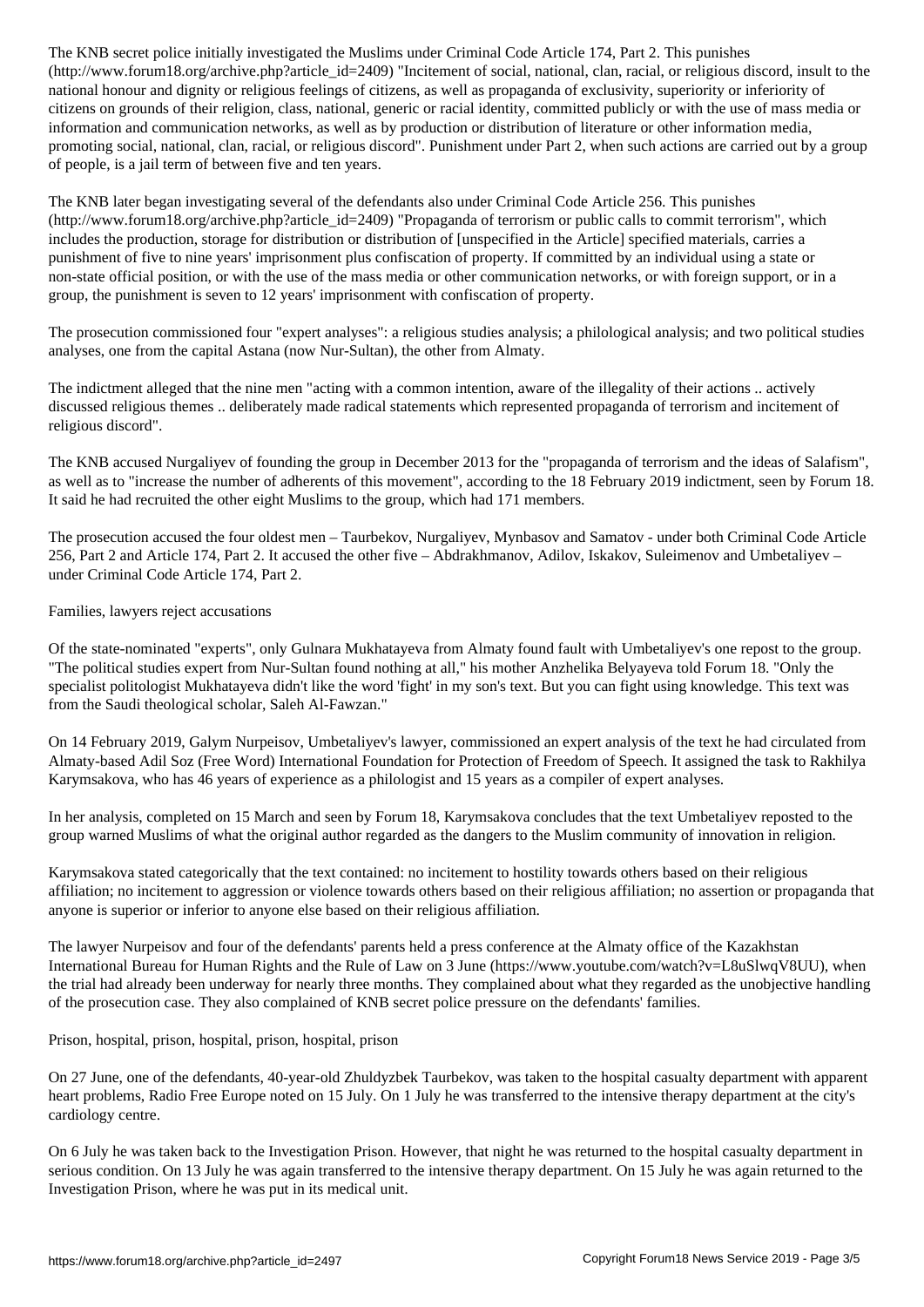harmed by the lack of medical attention in the Investigation Prison. However, Erlan Uzakov, Deputy Head of the Criminal-Implementation Department for Almaty, which oversees prisons, insisted to Radio Free Europe that Taurbekov was being given "all necessary help" in Investigation Prison.

At the final session on 31 July, Taurbekov's mother, Zhaugasheva, told the court in some distress that her son had been taken again to the cardiology centre the previous day. He was taken back to the Investigation Prison after four hours. She added that he is in need of a heart transplant.

Forum 18 was unable to reach officials at the Investigation Prison's Special Department on 31 July.

Because of the state of his health, the case against Taurbekov was separated off from those of the other eight defendants on 3 July, after the trial had been underway for nearly four months. Despite being transferred to hospital for two short spells in July, Judge Imankulov rejected his family's three appeals to have him transferred from Investigation Prison to house arrest.

Taurbekov is facing charges under both Criminal Code Article 256 and Article 174. Forum 18 was unable to find out when his new trial is likely to begin.

## Trial begins

Once Lieutenant-Colonel Rustemov of the KNB secret police had completed his investigation, he handed the case to Almaty City Prosecutor's Office to prepare it for court.

The Prosecutor's Office handed the case against the nine Muslims to Almaty's Almaly District Court on 27 February 2019, according to court records. The case was assigned to Judge Kairat Imankulov.

The trial itself began on 12 March. More than 30 hearings were held between then and the final full day of the trial on 31 July, according to court records. The trial was held in an airless, underground court room. When the defendants arrived in the court room, the guards took handcuffs off them and locked them in the court room cage.

For at least one of the hearings, one of the defendants was held outside the cage because of lack of space, and was instead handcuffed to the bars, journalist Kazis Toguzbayev of Radio Free Europe's Kazakh Service, who attended many of the later hearings, noted on 5 June.

Four successive prosecutors have led the case against the defendants in court, the most recent being Maksat Daurbayev. In her closing address to the court on 31 July, Anzhelika Belyayeva, the mother of the defendant Umbetaliyev and also his lay public defender, accused Daurbayev of incompetence, falling asleep during one hearing and laughing at the court.

Forum 18 was unable to reach Almaty City Prosecutor Berik Zhuiriktayev, the City Prosecutor's Office Press Service or Prosecutor Daurbayev on 31 July. Their phones went unanswered.

In the final hearings on 31 July, Prosecutor Daurbayev demanded a nine-year prison term for Nurgaliyev, Mynbasov and Samatov under both Criminal Code Article 256 and Article 174, Radio Free Europe noted after the hearing. He demanded a seven and a half-year prison term for the other five – Abdrakhmanov, Adilov, Iskakov, Suleimenov and Umbetaliyev – under Criminal Code Article 174, Part 2.

Forum 18 was unable to find out when Judge Imankulov is likely to issue his verdicts. The Judge's assistant told Forum 18 on 31 July that the Judge has not set the date yet for handing down the verdicts. Those following the trial believe this could take place on 2 August. (END)

Full reports on freedom of thought, conscience and belief in Kazakhstan (http://www.forum18.org/archive.php?query=&religion=all&country=29)

For more background, see Forum 18's Kazakhstan religious freedom survey (http://www.forum18.org/archive.php?article\_id=2409)

Forum 18's compilation of Organisation for Security and Co-operation in Europe (OSCE) freedom of religion or belief commitments (http://www.forum18.org/archive.php?article\_id=1351)

Follow us on Twitter @Forum\_18 (http://twitter.com/forum\_18)

Follow us on Facebook @Forum18NewsService (http://www.facebook.com/Forum18NewsService)

All Forum 18 text may be referred to, quoted from, or republished in full, if Forum 18 is credited as the source.